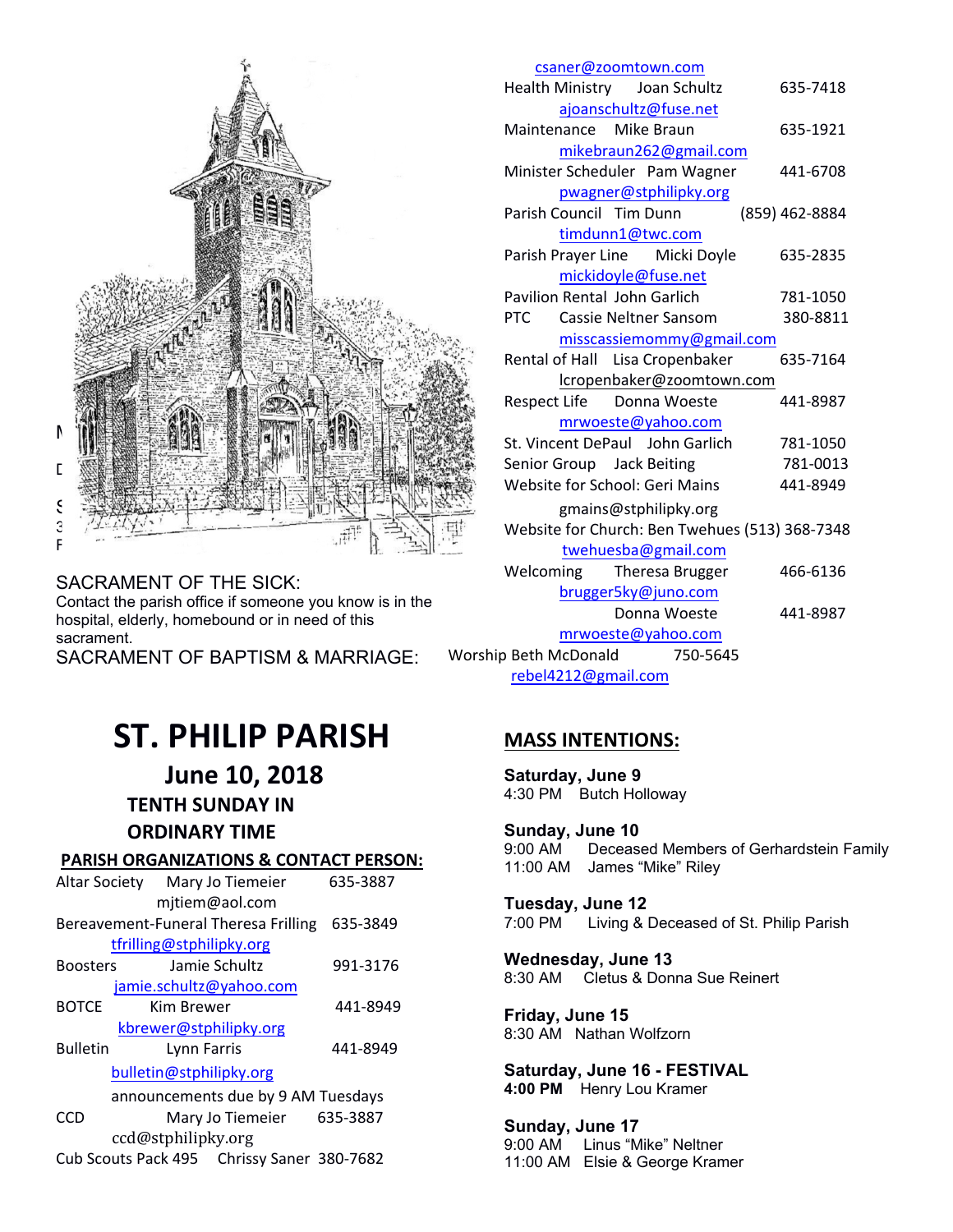# **STEWARDSHIP**

**Collection from May 27th:** \$3,569.00 Utility: \$1,125.00 Endowment: \$110.00 Norbert Frilling Fund: \$75.00 **Collection from June 3rd**: \$4,726.00 Utility: \$1,140.00 Endowment: \$200.00 Norbert Frilling Fund: \$135.00 THANK YOU FOR YOUR GENEROSITY!

# *OTHERS FIRST* **– JUNE:**

For the month of June, we will be collecting children and adult underwear for Brighton Center. Something this basic that we may take for granted can make the difference in the confidence and well-being of anyone. Let's fill up the chest in the side vestibule. Thank you.

#### **ALTAR FLOWERS:**

The flowers are in memory of Elmer & Mary Ruschman.

#### **EARLY BULLETIN SUBMISSION:**

Please remember with the summer holidays, we will be sending our bulletins to the printers extra early. Don't wait to submit your items. Thanks.

# **SUMMER FESTIVAL: JUNE 16TH MASS AT 4:00 P.M. NEXT WEEK FESTIVAL INFORMATION: (June 16th) PRAY FOR GOOD WEATHER!**

Workers are still needed \*Sellers – Anyone 18 & older:

 Ducks – anytime you have available! Pig, Rifle, Mini Raffle – anytime you have available!

#### \*No Selling:

 Funland – Adult for Bounce House Supervisor – 7-9:30pm

\*Dealing Poker: 9-11pm

\*China Toss – 8:30-11pm

\*Floater – covering a shift if someone cancels Please see the inserts for the set-up/clean-up schedule, the most up to date workers list, the list of prizes, raffles and games we have available at the festival!

Remember mass is at 4:00 p.m. next Saturday 6/16! Please pray for nice weather & remember your baked goods for the desserts!

# **DISH TOSS BOOTH:**

We are looking for donations for our dish toss booth. If you can leave in the front entrance of church with RHONDA RAUCH marked on it, we would appreciate it. Thank you.

#### **VACATION BIBLE SCHOOL:**

It's VBS time! *Shipwrecked: Rescued by Jesus* will be held in the Parish Center for ages 4-104 on June 25-29, 9:00 a.m. – Noon. Sign up your children and helpers from link on stphilipky.org, our parish website. Donations will be accepted in collection basket marked VBS or at the door at VBS. Set up will be Sunday, June 24<sup>th</sup> at Noon (after 11 mass). Many hands make this job about 1/2 hour so please plan to help. Questions? Please contact Cassie Neltner (misscassiemommy@gmail.com or 859-380-8811).

# **CONGRATULATIONS, DERRICK!**

Derrick Guthier, son of Jessie and Carrie Guthier, graduated Summa Cum Laude from Campbell County High School.

#### **SERVER TRIP:**

The server trip to Coney will be on Wednesday June  $20<sup>th</sup>$ . If you still want to attend, please email Beth McDonald (rebel4212@gmail.com).

#### **SCHOOL RAFFLE WINNERS:**

\$100 – Dee Dee Schubert \$50 each to Don &Terrie Glossner, Mike Wagner and Deb Joering. Congratulations to our May winners!

#### **WELCOME TO ST. PHILIP'S!**

We would like to give a warm welcome to Deacon Pete Freeman and his wife, Tess. They live in Union, Kentucky. Please introduce yourself to them when you see them.

#### **ST. PHILIP'S SENIORS:**

Please note that our June meeting will be on Monday, June  $25<sup>th</sup>$  at noon in the parish center conference room. We had to change the date because of our church festival.

#### **FUND-A-FAN:**

Once again, the Miglio Family is working with the Brighton Center to collect monetary donations that will be used to purchase box fans. Last year, with your generosity, we were able to assist more than 100 families in the area with much needed fans to keep them cool in the summer. Our goal is to double our donations and help more than 200 families this year. Brighton Center accepts applications for the fans and provides them to families in need. If you would like to donate, please send your check to FUND-A-FAN and mail to The Miglio Family, 454 Ward Ave, Bellevue, KY 41073. Thanks so much.